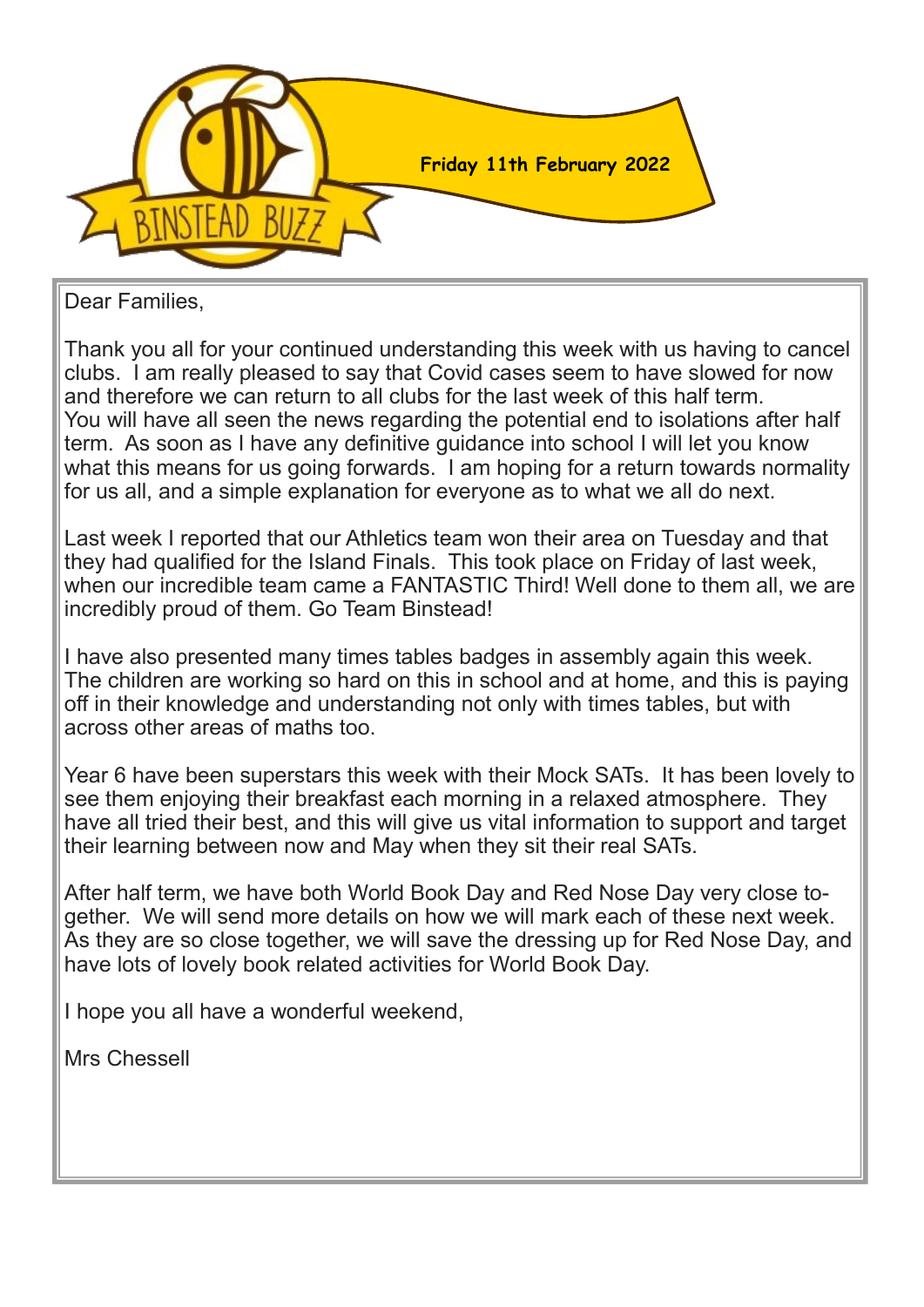| <b>Next</b>    | Monday         | Tuesday         | Wednesday  | Thursday         | Friday       |
|----------------|----------------|-----------------|------------|------------------|--------------|
| week's         |                |                 |            |                  |              |
| menu           |                |                 |            |                  |              |
| Option 1       | Macaroni       | Chicken Filo    | Roast      | <b>Beef</b>      | Fish fingers |
|                | Cheese         | Pie             | Gammon     | Bolognaise       |              |
|                |                |                 |            |                  |              |
| Option 2       | Vegetable      | <b>Barbecue</b> | Sweet      | <b>Butternut</b> | Meat free    |
|                | <b>Burrito</b> | Beans with      | Potato and | Squash and       | Nuggets and  |
|                | Wrap           | Cornbread       | Chick pea  | Tomato Bake      | chips        |
|                |                |                 | Roast      |                  |              |
| <b>Dessert</b> | Raspberry      | <b>Brownie</b>  | Shortbread | Berry and        | Orange,      |
|                | Ripple Ice     |                 | with fruit | Peach            | Sultana and  |
|                | Cream          |                 | slices     | Crumble          | Carrot Cake  |

Cheese, Beans or Cheese and Beans Jacket potato, tomato pasta, yoghurt and fruit available daily

Г

| Our current menu will continue until the                                                                                        | <b>Diary Dates</b> |                                |  |
|---------------------------------------------------------------------------------------------------------------------------------|--------------------|--------------------------------|--|
| Easter holidays but the dates on the printed<br>menu finish on 28th February                                                    | 18.2.22            | Break up for Spring Half       |  |
| For your information                                                                                                            |                    | Term                           |  |
| w/c Monday $7^{th}$ March Week 1<br>w/c Monday 14 <sup>th</sup> March Week 2                                                    |                    | 28.2.22 Development Day        |  |
| w/c Monday 21 <sup>st</sup> March Week 3<br>w/c Monday 28 <sup>th</sup> March Week 1<br>w/c Monday 4 <sup>th</sup> April Week 2 | 1.3.22             | <b>School Starts</b>           |  |
| We will continue to put the next menu on the                                                                                    |                    | 23.3.22 Book Fair starts       |  |
| newsletter each week.                                                                                                           | 8.4.22             | Break up for Easter            |  |
| There will be a menu change<br>on Shrove Tuesday 1st March                                                                      |                    | 25.4.22 School Starts          |  |
| when the main pudding will be<br>pancake (with syrup and ice                                                                    | 2.5.22             | May Bank Holiday               |  |
| cream) not apple and carrot<br>muffin                                                                                           |                    | 27.5.22 Break up for Half Term |  |
|                                                                                                                                 | 6.6.22             | Development Day                |  |
|                                                                                                                                 |                    | 7.6.22 School Starts           |  |
|                                                                                                                                 | 22.7.22            | Break up for Summer            |  |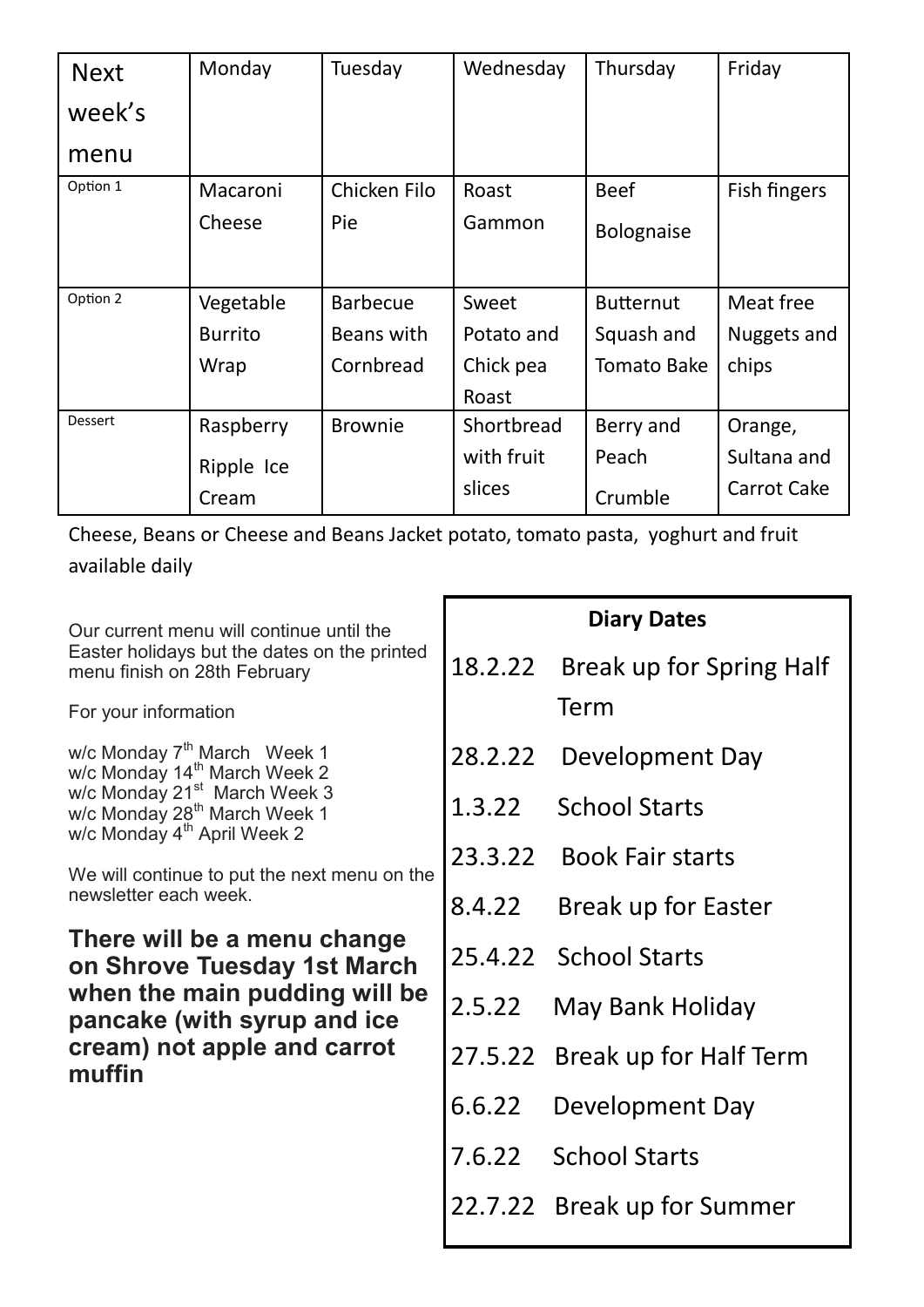





# **Holiday activities**

Free places available for children who receive benefit-related free school meals.

A wide range of engaging activities with a nutritious meal are on offer for school ages (5 to 16) during the February half term.

Places are limited, so book early to avoid disappointment. To find out more and book, visit: www.connect4communities.org



www.connect4communities.org